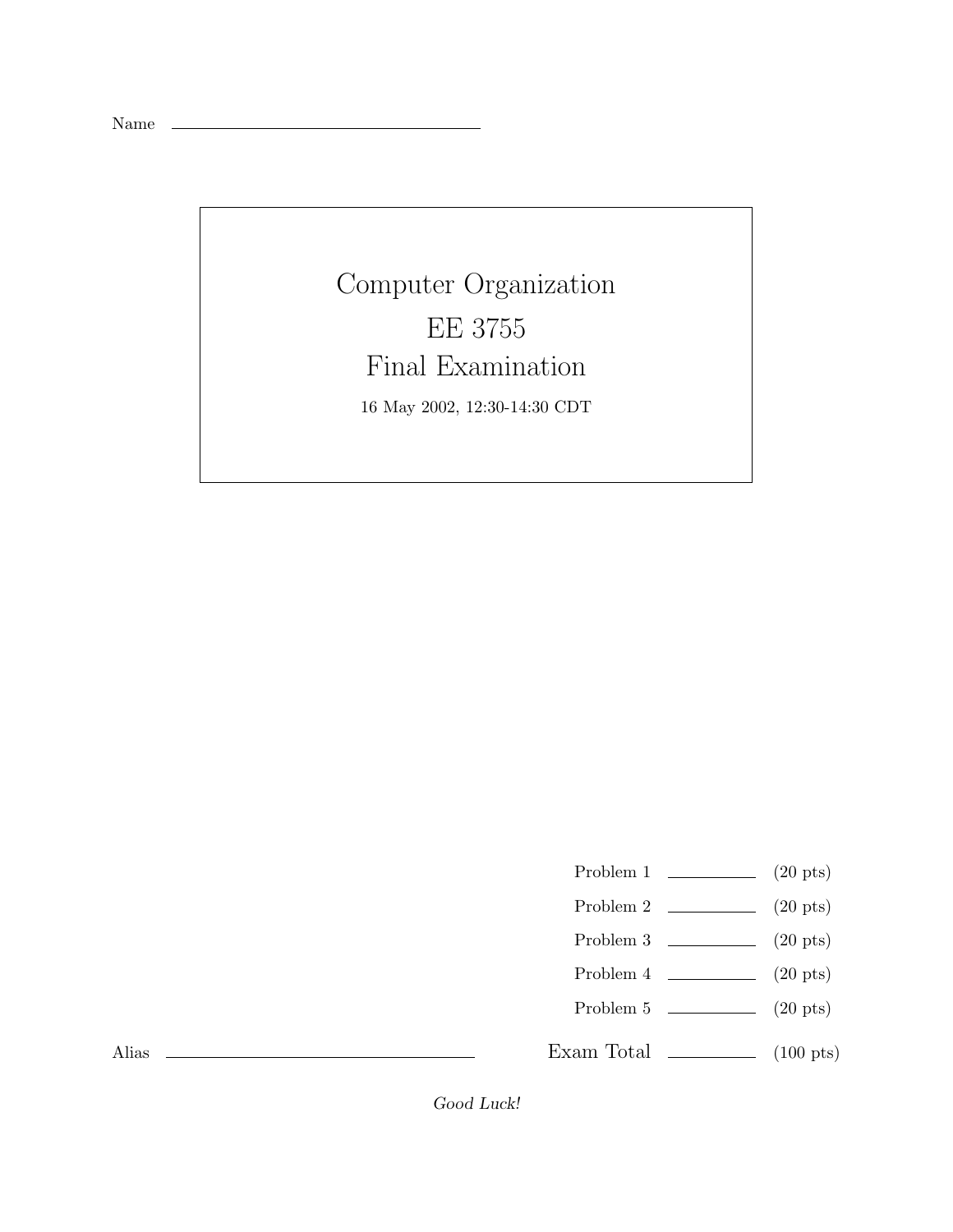Problem 1: The proposed (just for this exam) swap instruction swaps the contents of its register (GPR) operands. For example:

# Before: \$4 = 123, \$5 = 456 swap \$4, \$5 # After: \$4 = 456, \$5 = 123

Modify the MIPS implementation in the appendix so that it can execute the swap instruction. (20 pts)

Make up any field values that are needed.

MIPS registers cannot be written in the ID state.

At most one MIPS register can be written per cycle.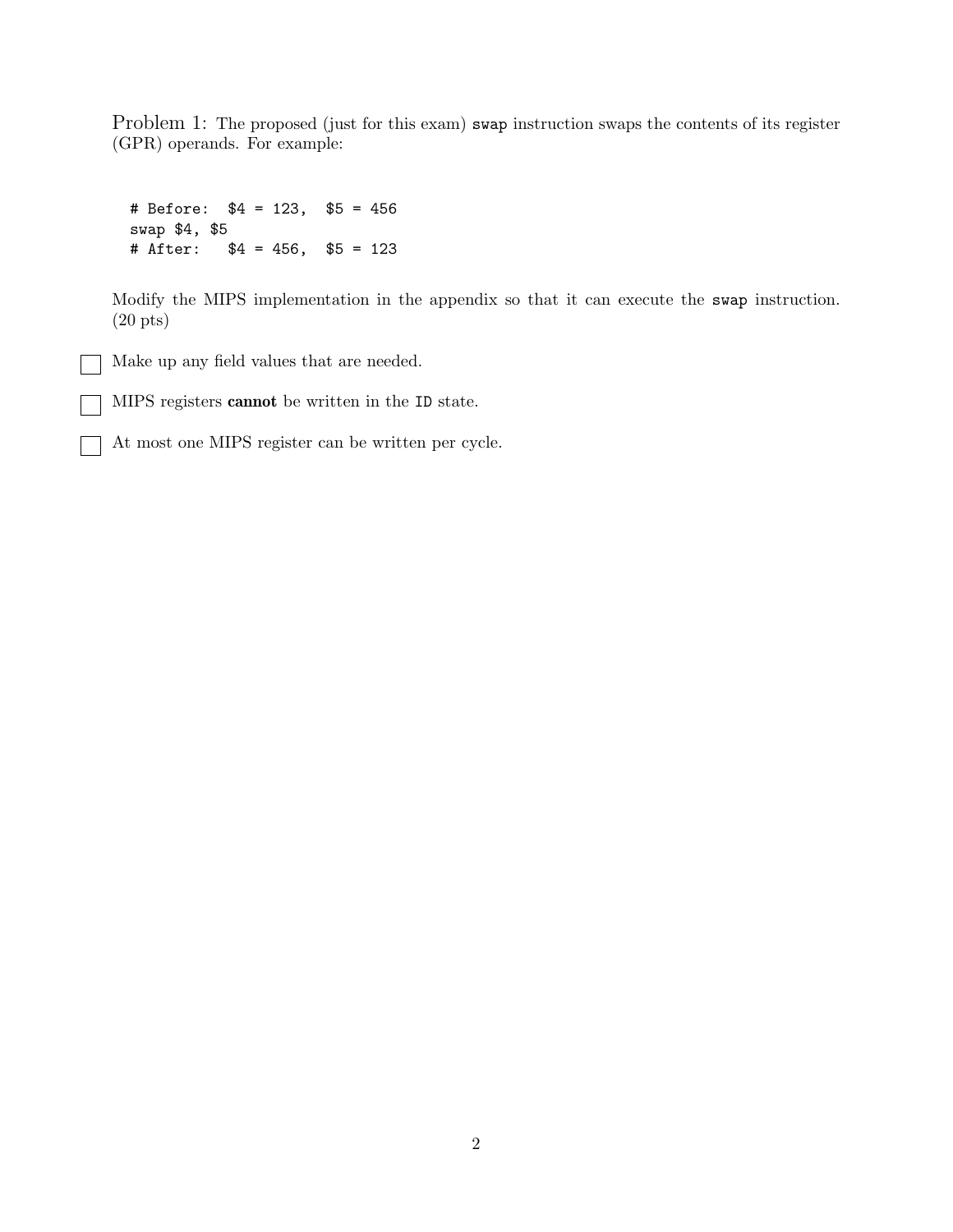Problem 2: The incomplete split procedure below copies a list of integers using a threshold. In the first part of the copy all numbers must be no greater than the threshold, in the second part all numbers must be above the threshold. For example, suppose the threshold were 5 and the list was 10,3,5,12,2. Then the copy would be: 3,5,2,10,12. Numbers in each part can be in any order, for example, the following is also a correct copy: 5,3,2,12,10. (20 pts)

Fill as many delay slots as possible.

The only pseudo instruction allowed is nop.

Points will be deducted for obviously unnecessary instructions.

### split:

## Register Usage # # \$a0: Procedure input: Address of start of list of integers (words). # \$a1: Procedure input: Number of integers. # \$a2: Procedure input: Threshold for splitting list. # \$a3: Procedure input: Address for copy (the list to be created). # No return value. # Any register can be modified.

# A correct solution uses 17 instructions. More are okay.

jr \$ra nop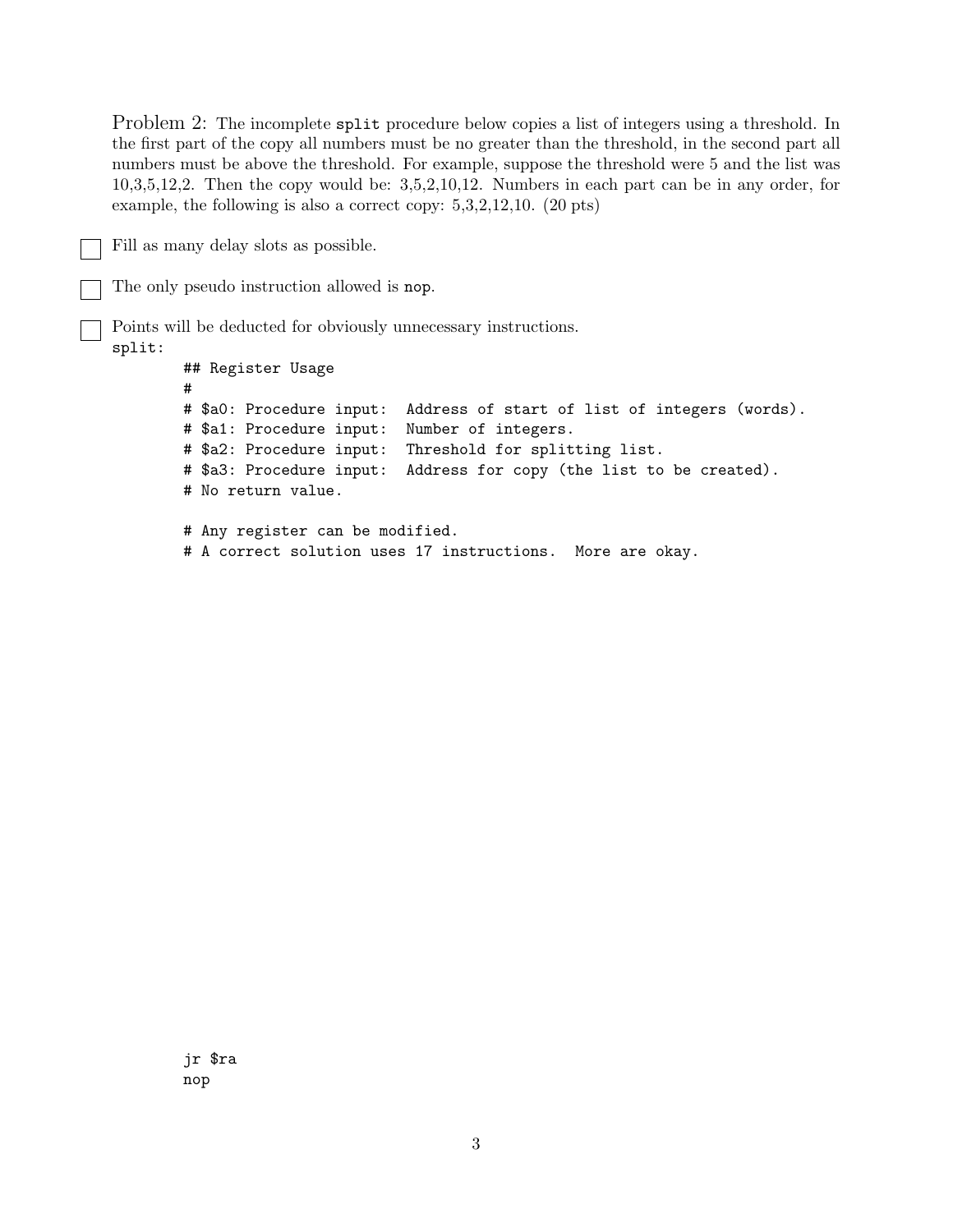Problem 3: The MIPS implementation in the appendix can execute two brand new instructions, xxx and yyy. So that you can find them quickly, some of the new lines added for these instructions have XXX or YYY comments in the right margin.

(*a*) What is xxx? (8 pts)

Choose a mnemonic (name) for xxx, show a possible assembly language syntax, and give a brief description of what it does.

Show an example of how xxx is used in an assembly language program, then show how the same thing is done using non-fictional MIPS instructions.

# Using xxx (Show arguments (regs if any, immediates, if any, etc.)

# Show code below that does the same thing as the xxx as used above.

(*b*) What is yyy? (12 pts)

Choose a mnemonic (name) for yyy, show a possible assembly language syntax, and give a brief description of what it does.

Show an example of how yyy is used in an assembly language program, then show how the same thing is done using non-fictional MIPS instructions.

# Using yyy (Show arguments (regs if any, immediates, if any, etc.)

# Show code below that does the same thing as the yyy as used above.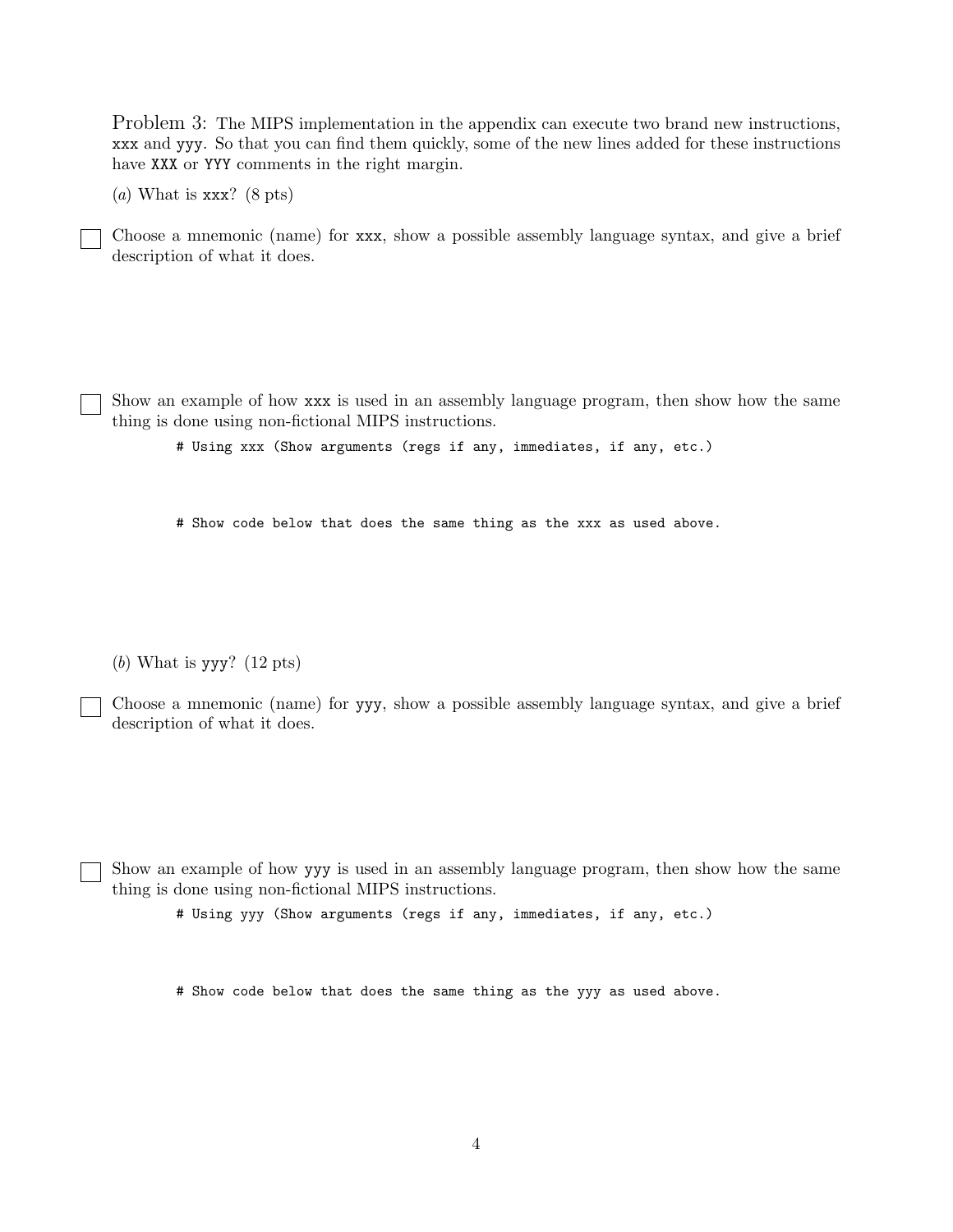Problem 4: Answer each synthesis question below.

(*a*) Show the hardware that will be synthesized for nnpc in the MIPS implementation at the end of the exam. Clearly show any registers and indicate whether they are edge- or level-triggered. All lines containing nnpc have an NNPC comment in the right margin. (12 pts)

(*b*) A reasonable synthesis program would not synthesize a register for bndl but would synthesize a register for exc, both used in the ID state of the MIPS implementation. Why? (8 pts)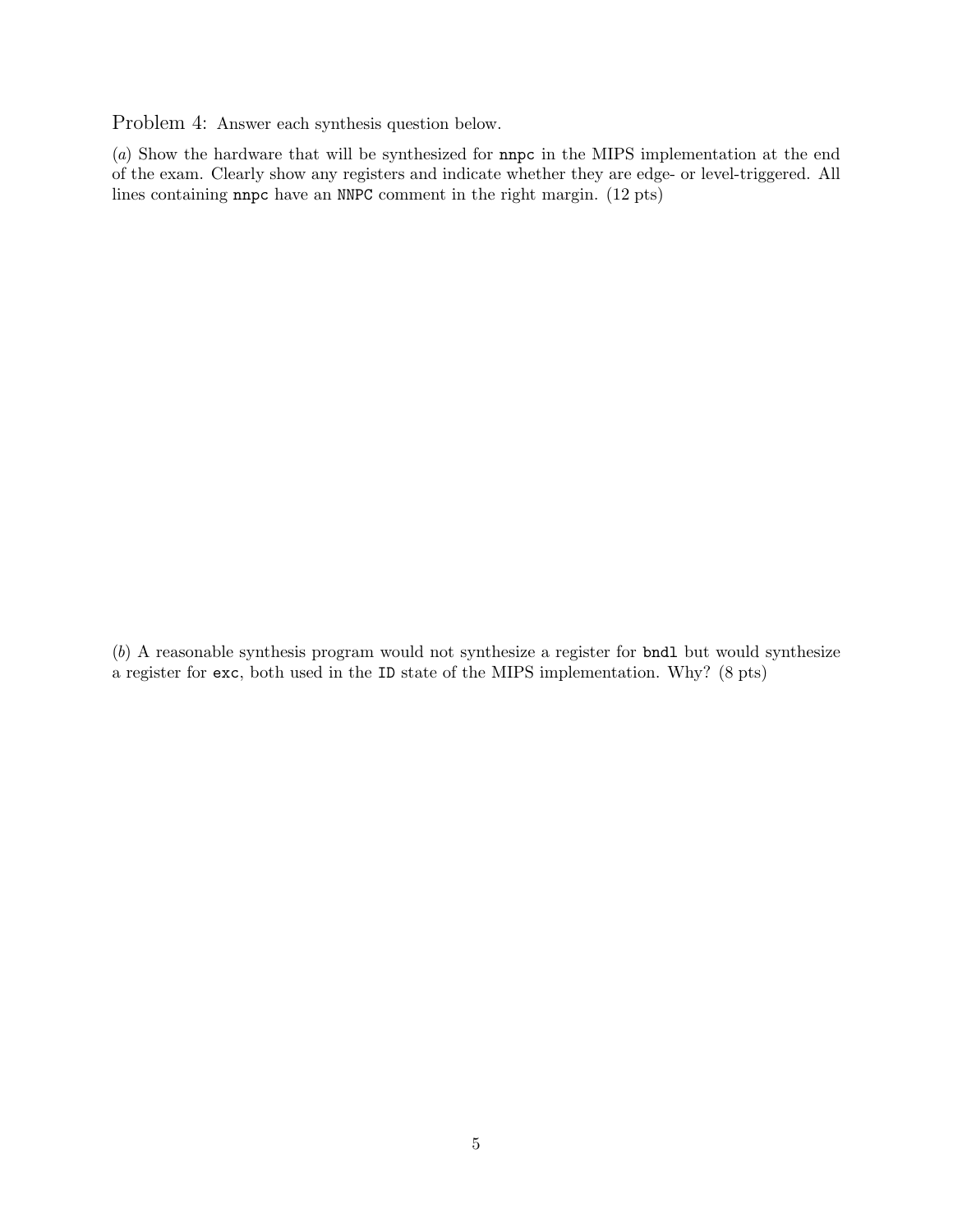Problem 5: Answer each question below.

(*a*) Show the intermediate values produced by the simple binary integer division algorithm when computing  $64_{16} \div 1a_{16}$ . Indicate the quotient and the remainder. (5 pts)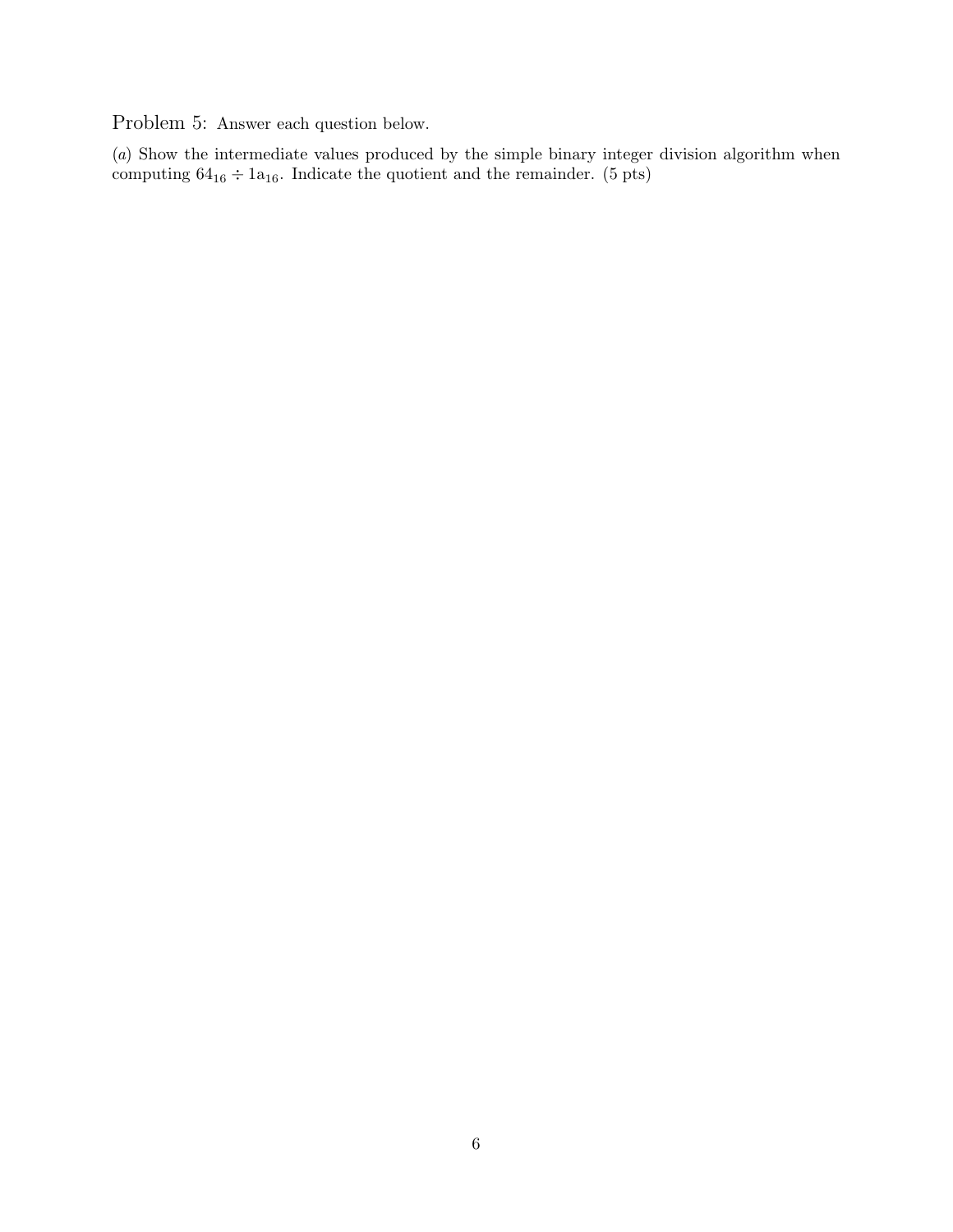(*b*) Modify the multiplier below so that it uses 16-bit adder module add16 to do the partial-product addition (on the if( lsb ) line). Module add16 has two 16-bit inputs and a 16-bit output and performs an unsigned addition using combinational logic. (5 pts)

```
Declare any new wires or registers that are used.
Use it to perform the addition.
module streamlined_mult(product,ready,multiplier,multiplicand,start,clk);
   input [15:0] multiplier, multiplicand;
   input start, clk;
   output product;
   output ready;
   reg [31:0] product;
   reg [4:0] bit;
   wire ready = !bit;
   initial bit = 0;
   always @( posedge clk )
     if( ready && start ) begin
       bit = 16;
       product = { 16'd0, multiplier };
     end else if( bit ) begin:A
       reg lsb;
       lsb = product[0];product = product >> 1;
       bit = bit - 1;
       if( lsb ) product[31:15] = product[30:15] + multiplicand;
     end
```
Show the instantiation of the adder.

```
endmodule
```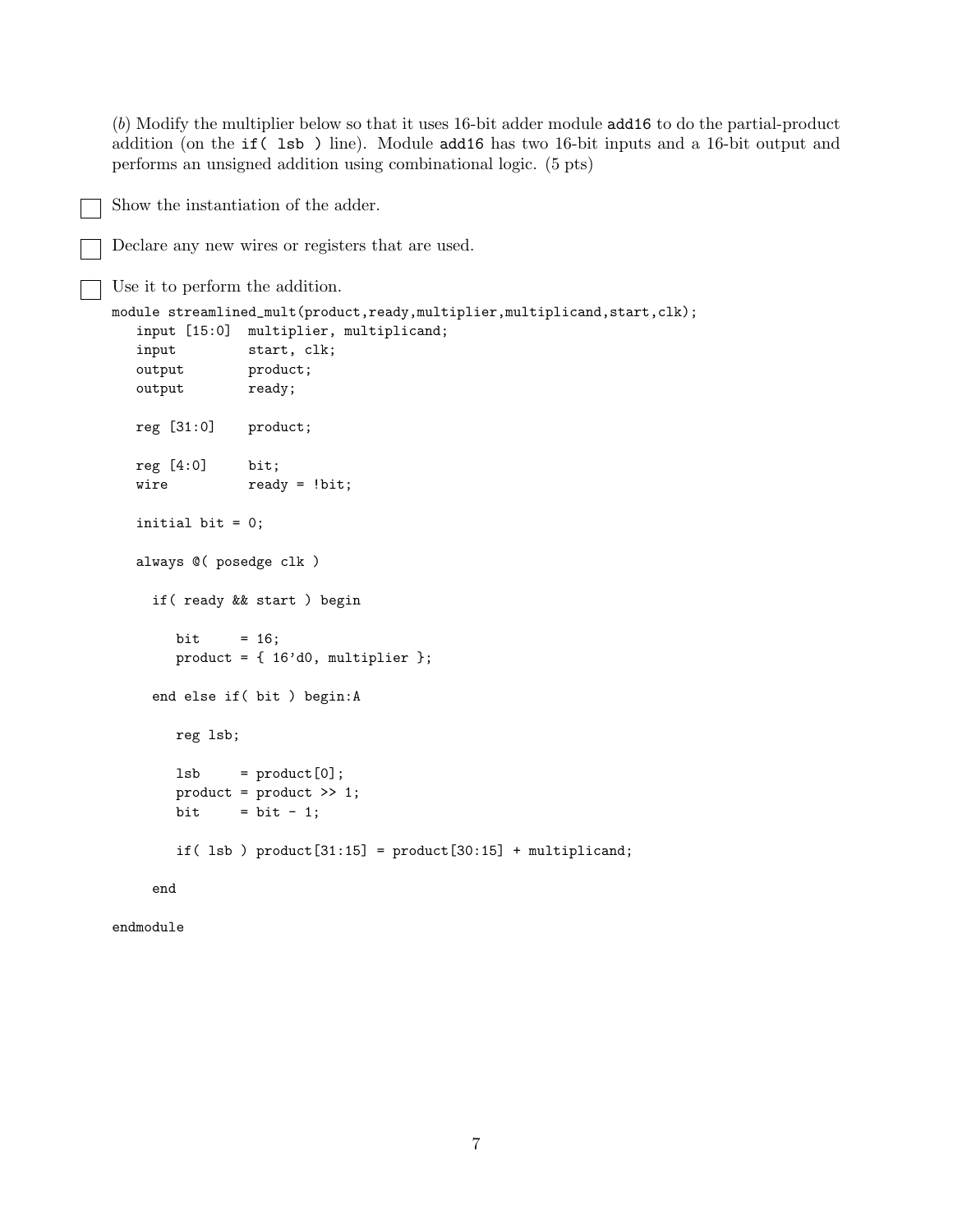(*c*) Write the assembly language for the following MIPS instruction:  $01d82025_{16}$ . *Hint: The MIPS implementation in the appendix should be helpful.* (5 pts)

Be sure to include any registers and immediates present. Register numbers are okay.

(*d*) Convert 6.3125 to an IEEE 754 single-precision–encoded floating point number. Show the number in hexadecimal. The following might be helpful:  $\frac{1}{2} = 0.5$ ,  $\frac{1}{4} = 0.25$ ,  $\frac{1}{8} = 0.125$ ,  $\frac{1}{16} = 0.0625$ ,  $\frac{1}{32} = 0.03125$ . (5 pts)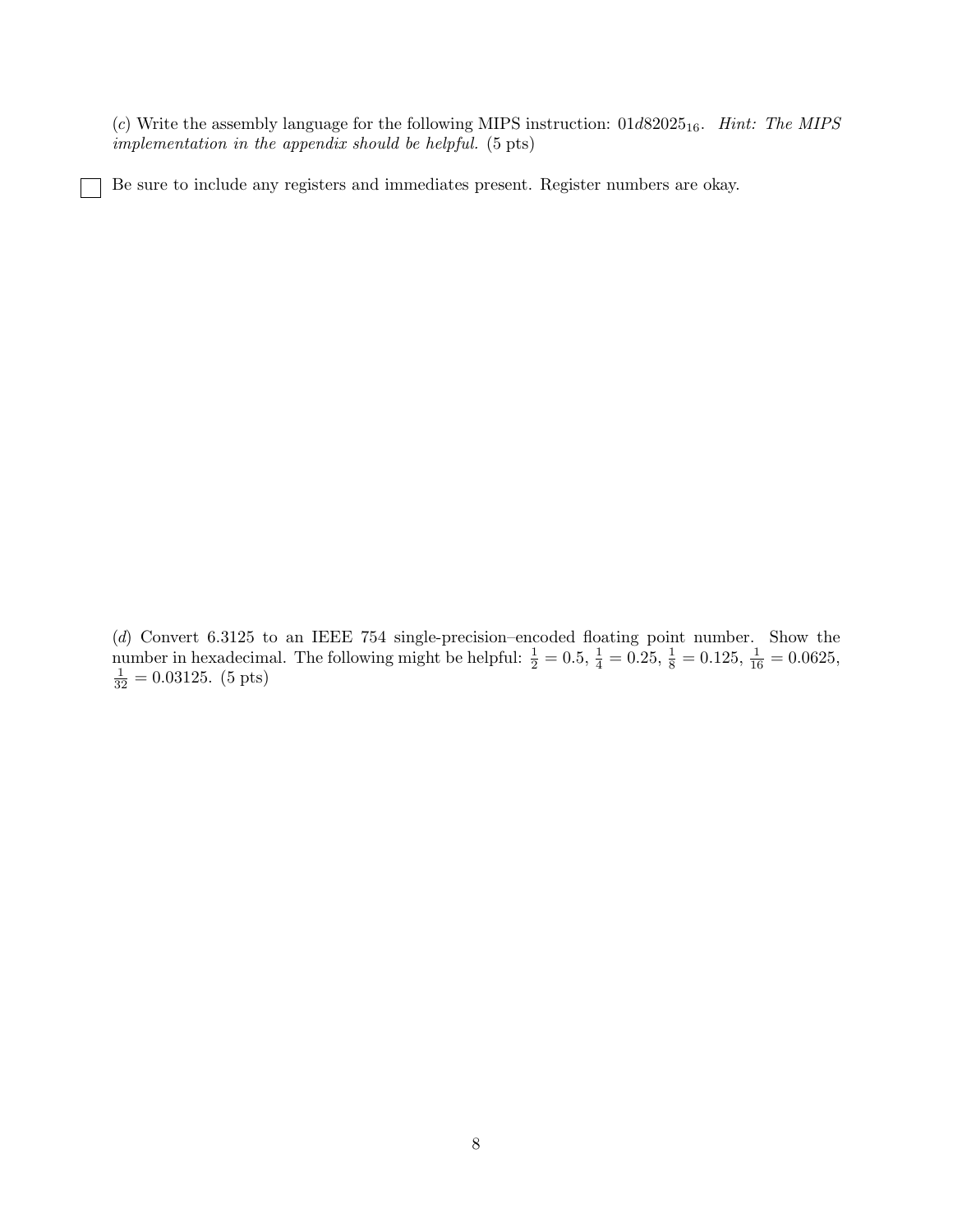EE 3755 Spring 2002 Final Exam Appendix Hardwired Control MIPS Implementation

Name:

```
module cpu(exc,data_out,addr,size,we,data_in,mem_error_in,reset,clk);
  input [31:0] data_in;
  input [2:0] mem_error_in;
  input reset, clk;
  output [7:0] exc;
  output [31:0] data_out, addr;
  output [1:0] size;
  output we;
  wire [31:0] data_out;
  reg [31:0] addr;
  reg [1:0] size;
  reg we;
  reg [7:0] exc;
  reg [31:0] pc, npc, nnpc; // NNPC
  reg [31:0] ir;
  wire [5:0] opcode, func;
  wire [4:0] rs, rt, rd, sa;
  wire [15:0] immed;
  wire [25:0] ii;
  reg [31:0] gpr [0:31];
  wire [31:0] simmed, uimmed;
  wire [31:0] limmed;
  reg [31:0] bimmed;
  reg [2:0] state, state_after_me;
  reg [4:0] dst;
  reg [74:0] bndl;
  reg [31:0] rs_val, rt_val, sa_val;
  parameter F_add = 6'h20;
  parameter F_sll = 6'h0;
  parameter F_srl = 6'h2;
  parameter F_sub = 6'h22;
  parameter F_or = 6'h25;
  parameter F_jr = 6'h8;parameter O_tyr = 6'h0;
  parameter O_addi = 6'h8;
  parameter 0_j = 6'h2;
```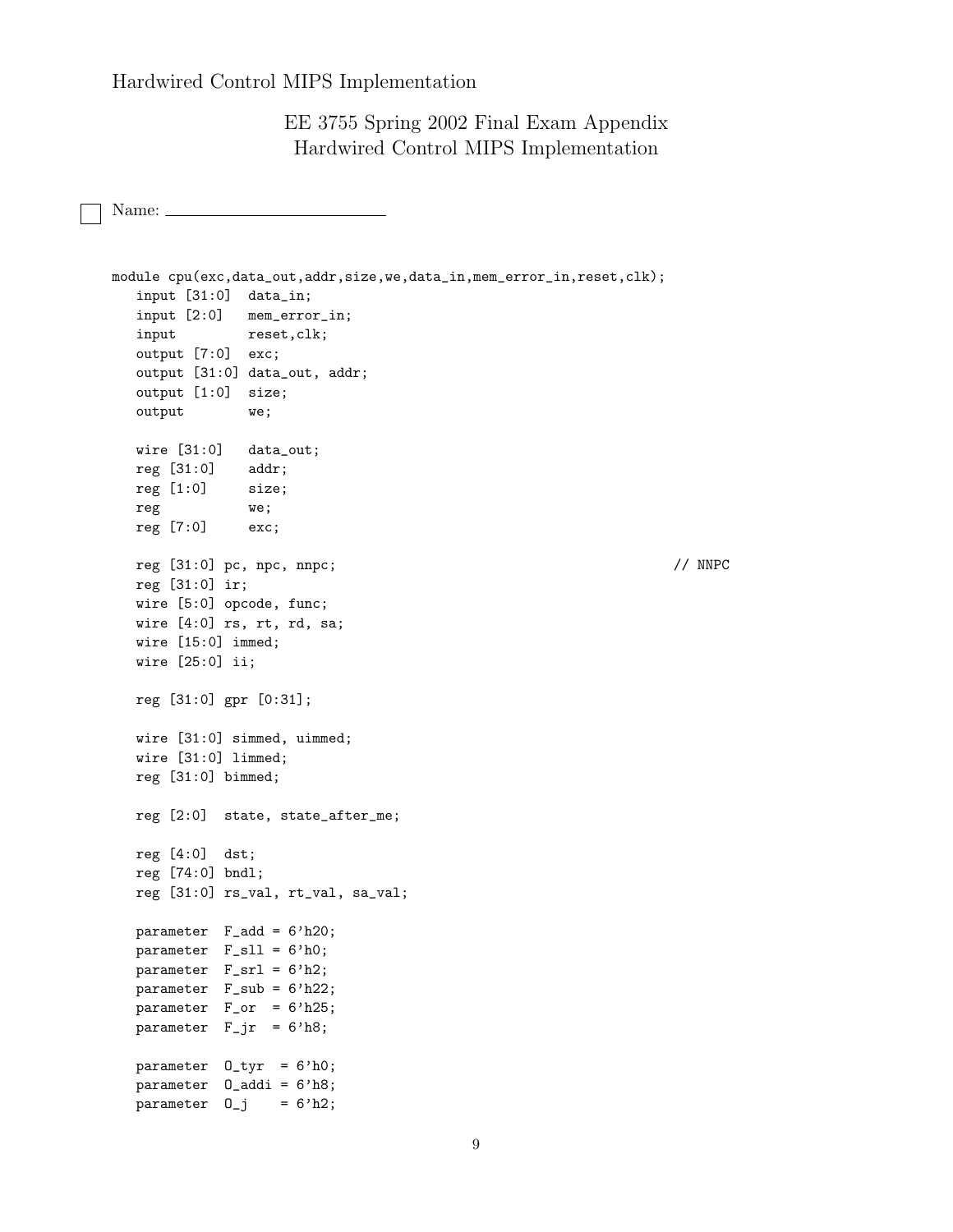```
parameter 0_jal = 6'h3;
parameter O_beq = 6'h4;
parameter O_bne = 6'h5;
parameter O_slti = 6'ha;
parameter O_andi = 6'hc;
parameter O_ori = 6'hd;
parameter O_lui = 6'hf;
parameter 0_l w = 6'h23;parameter 0_llbu = 6'h24;
parameter 0_1b = 6'h20;
parameter 0<sub>sw</sub> = 6'h2b;
parameter 0<sub>sb</sub> = 6'h28;parameter 0_1xxx = 6'h29; // XXX
parameter 0_yyy = 6'h2a; // YYY
// Control Signal Value Names
parameter OP_nop = 6'd0;
parameter OP_sll = 6'd1;
parameter OP\_sr1 = 6'd2;
parameter OP_add = 6'd3;
parameter OP_sub = 6'd4;
parameter 0P_or = 6'd5;parameter OP_and = 6'd6;
parameter OP_slt = 6'd7;
parameter OP_seq = 6'd8;
parameter OP_sne = 6'd9;
parameter \t0P_{xxxx} = 6' d10; // XXX
parameter ST_if = 1; // Instruction Fetch
parameter ST_id = 2; // Instruction Decode
parameter ST_ex = 3; // Executing Arithmetic or Logical Instruction
parameter ST_eb = 4; // Executing Branch (Computing condition.)
parameter ST_ea = 5; // Executing Memory (Computing address.)
parameter ST_m = 6; // Performing load or store.
parameter ST_yy = 7; // YYYparameter R0 = 5'd0; // Neat constant for register 0's register number.
wire [31:0] alu_out;
reg [31:0] alu_a, alu_b;
reg [5:0] alu_op;
alu our_alu(alu_out, alu_a, alu_b, alu_op);
reg [1:0] me_size;
reg me_we, me_se;
reg [31:0] ma, md; // YYY
assign data_out = state == ST_{yy} ? alu_out : rt_val; // YYY
```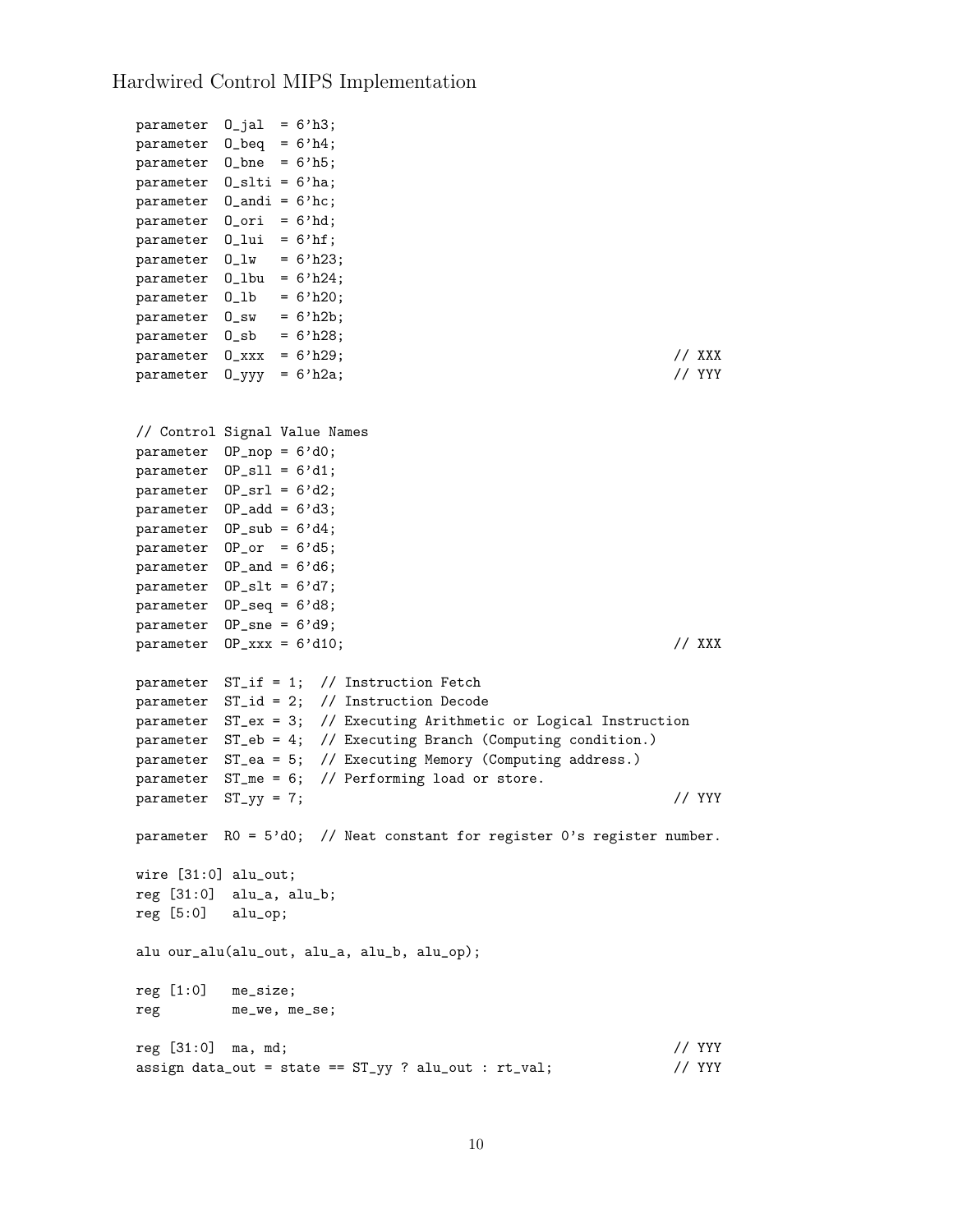```
always @( state or pc or alu_out or me_we or me_size or ma )
 case( state )
   ST\_if: begin addr = pc; size = 3; we = 0; end
   ST_me: begin addr = alu_out; size = me_size; we = me_we; end
   ST_yy: begin addr = ma; size = me_size; we = 1; end // YYY
   default: begin addr = pc; size = 0; we = 0; end
  endcase
assign immed = ir[15:0];
assign {opcode, rs, rt, rd, sa, func} = ir;
assign ii = ir[25:0];
assign simmed = {immed[15] ? 16' hffff : 16' h0, immed};assign uimmed = \{ 16'h0, \text{immed } \};assign limmed = {immed, 16'h0 };
always @( posedge clk )
 if( reset ) begin
    state = ST_if;pc = 'h400000;\text{npc} = \text{pc} + 4;exc = 0;end else
case( state )
  /// IF: Instruction Fetch
 ST_if:
   begin
      ir = data_in;
      state = ST_id;end
 /// Instruction Decode
 ST_id:
   begin
      rs\_val = gpr[rs];rt_val = gpr[rt];sa\_val = { 27'd0, sa };case( opcode )
        O_tyr:
          case( func )
            F_{add}: bndl = {rd, rs_val, OP_add, rt_val };
            F\_sub: bndl = {rd, rs_val, OP_sub, rt_val };
            F_s11: bndl = {rd, sa_val, OP_sll, rt_val };
            F_jr: bndl = {R0, rs_val, OP_add, rt_val }; // Dummy
            default: exc = 1;
          endcase
```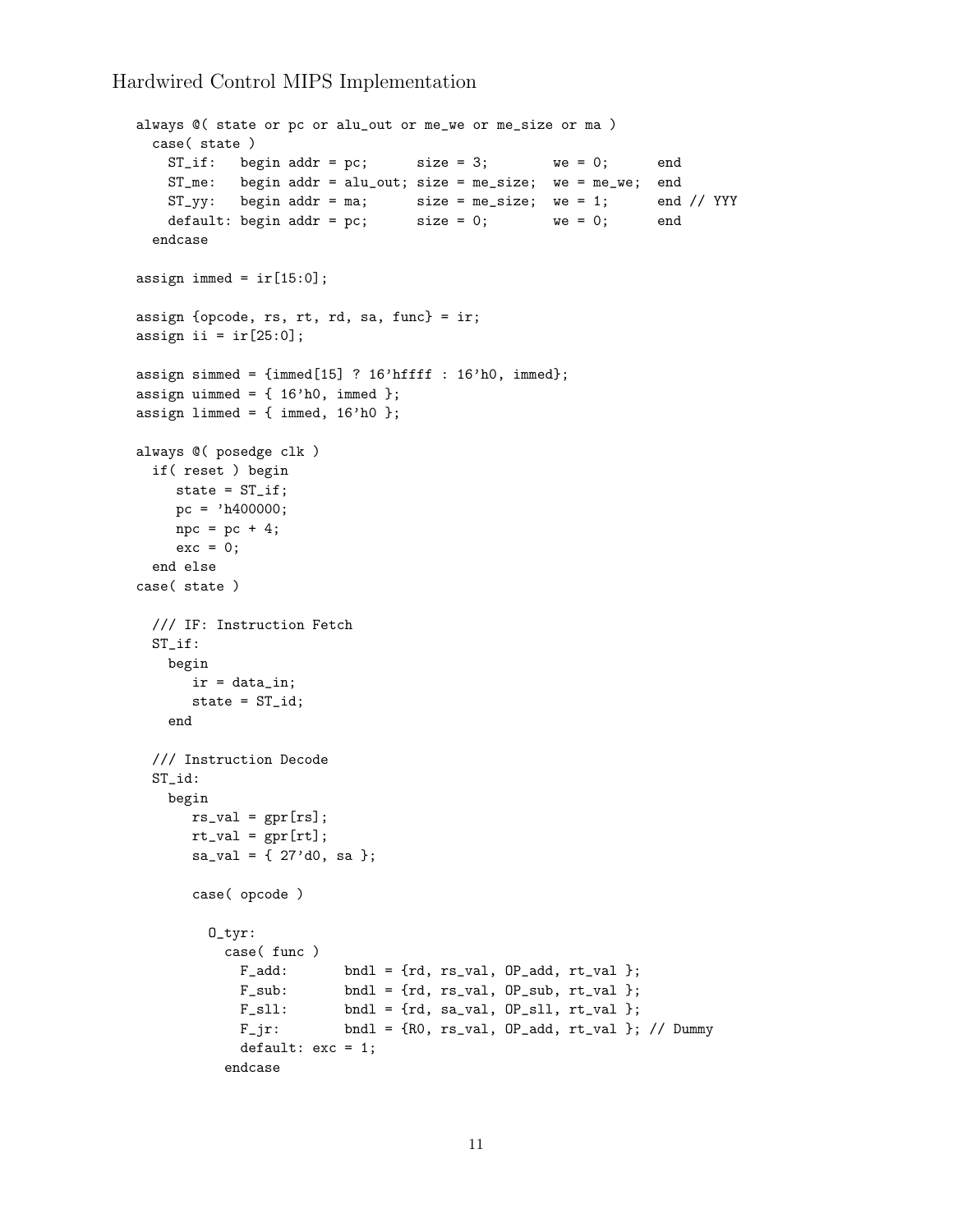```
0_addi: bndl = {rt, rs_val, 0P_add, simmed };
 0_andi: bndl = {rt, rs_val, 0P_and, uimmed };
 0_1xxx: bndl = {rt, rs_val, OP_xxx, simmed }; // XXX
 0_yyy: bndl = {R0, rs_val, OP_add, simmed }; // YYY
 0_ori: bndl = {rt, rs_val, 0P_or, uimmed };
 0_lui: bndl = {rt, rs_val, OP_or, limmed };
 0_\text{.} bndl = {R0, rs_\text{.}val, 0P_\text{.}sne, rt_\text{.}val };
 0_{\text{1}} bndl = {R0, rs_val, 0_{\text{2}} or \text{1} };
 0_l,0_l,0_l,0_l,0_l and 1 = \{rt, rs_lval, 0P<sub>r</sub>add, simmed };0_jal, 0_j: bndl = {R0, rs_val, OP_sll, simmed }; // Dummy
 0_sb: bndl = {R0, rs_val, OP_add, simmed };
 default: exc = 1;
endcase
{dst, alu_a, alu_op, alu_b } = bndl;
case( opcode )
 0_1b: begin me_size = 1; me_se = 1; me_we = 0; end
 0_lbu: begin me_size = 1; me_se = 0; me_we = 0; end
 0<sub>sb</sub>: begin me_size = 1; me_se = 0; me_we = 1; end
 0_l w: begin me_size = 3; me_se = 0; me_we = 0; end
 0_yyy: begin me_size = 2; me_se = 0; me_we = 0; end // YYY
 default: begin me_size = 0; me_se = 0; me_we = 0; end
endcase
case( opcode )
 O_{\text{V}}yy: state_after_me = ST_{\text{V}}y; // YYY
 default: state_after_me = ST_if;
endcase
case( opcode )
 O_tyr:
   case( func )
    F_i \gamma: state = ST_i f;
     default: state = ST_ex;
   endcase
 O_beq,O_bne: state = ST_eb;
 O_sb,O_lb,O_lbu,O_lw,O_yyy: // YYY
            state = ST_ea;
 0_i, 0_i al: state = ST_idefault: state = ST_ex;
endcase
\text{nnpc} = \text{npc} + 4; // NNPC
case( opcode )
 O_tyr :
   case( func )
     F_jr : nnpc = rs_val; // NNPC
   endcase
```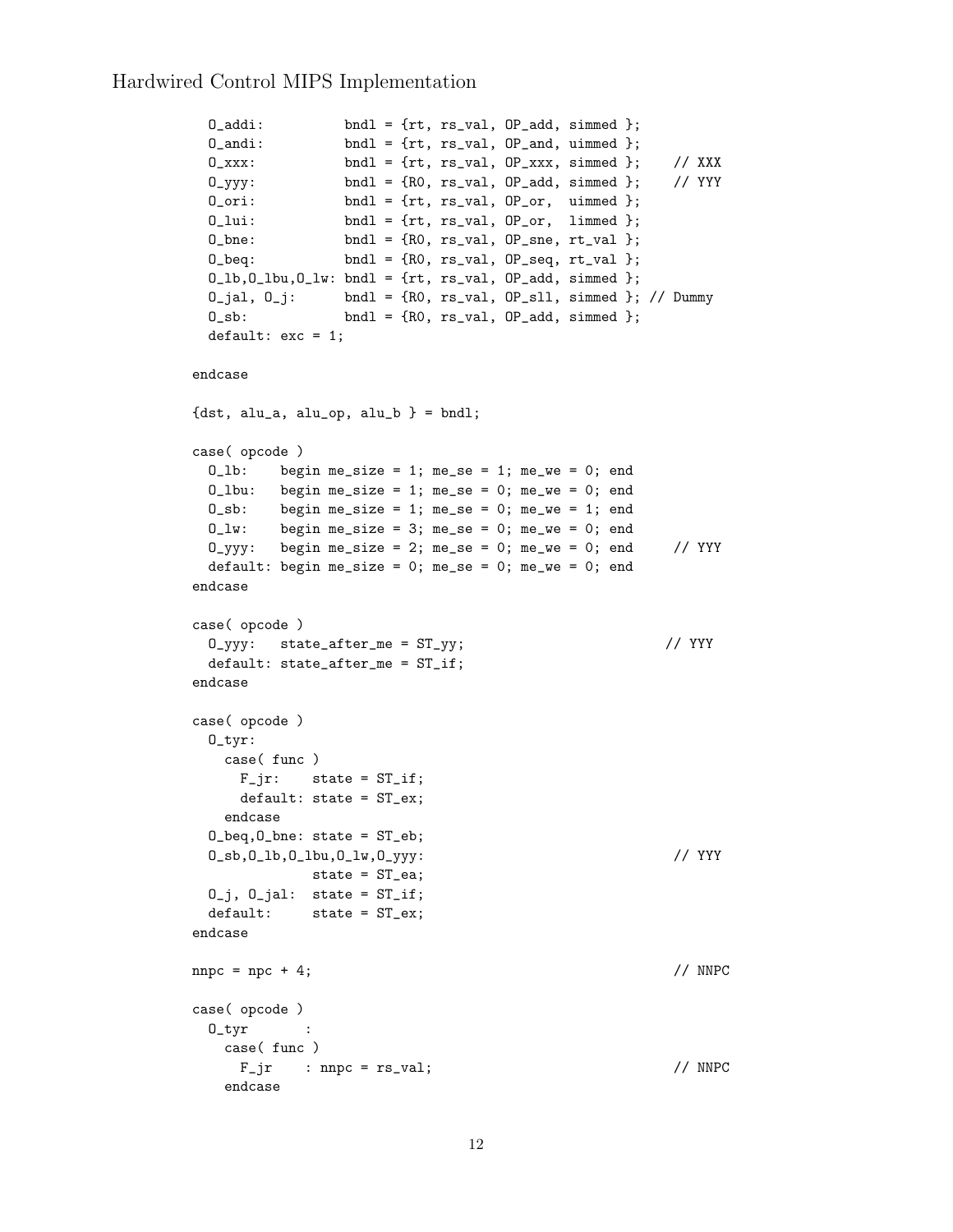```
0_j : nnpc = {npc[31:28],ii,2'd0}; // NNPC
       0_jal : {gpr[31],nnpc} = {nnpc,npc[31:28],ii,2'd0}; // NNPC
     endcase
     bimmed = npc + (simmed \ll 2);
     pc = npc;
     \text{mpc} = \text{mpc}; // NNPC
   end
 /// EX: Execute
 ST_ex:
   begin
     if( dst ) gpr[dst] = alu_out;
     state = ST_if;end
 /// EXB: Execute Branch
 ST_eb:
   begin
     if( alu_out[0] ) npc = bimmed;
     state = ST_if;end
 /// EA: Effective Address
 ST_ea:
   begin
    state = ST_me;
    ma = alu_out; // YYY
   end
 /// ME: Memory
 ST_me:
   begin
     case( size )
       1: md = { me_se & data_in[7] ? 24'hffffff : 24'h0, data_in[7:0] };
       2: md = { me_se & data_in[15] ? 16'hffff : 16'h0, data_in[15:0] };
       3: md = data_in;endcase
     if( dst != 0 ) gpr[dst] = md;alu_a = md; alu_b = rt_value alu_b = rt_value;
     state = state_after_me; // YYY
   end
 /// YYY
 ST_yy:
   begin
     state = ST_if;end
endcase
```